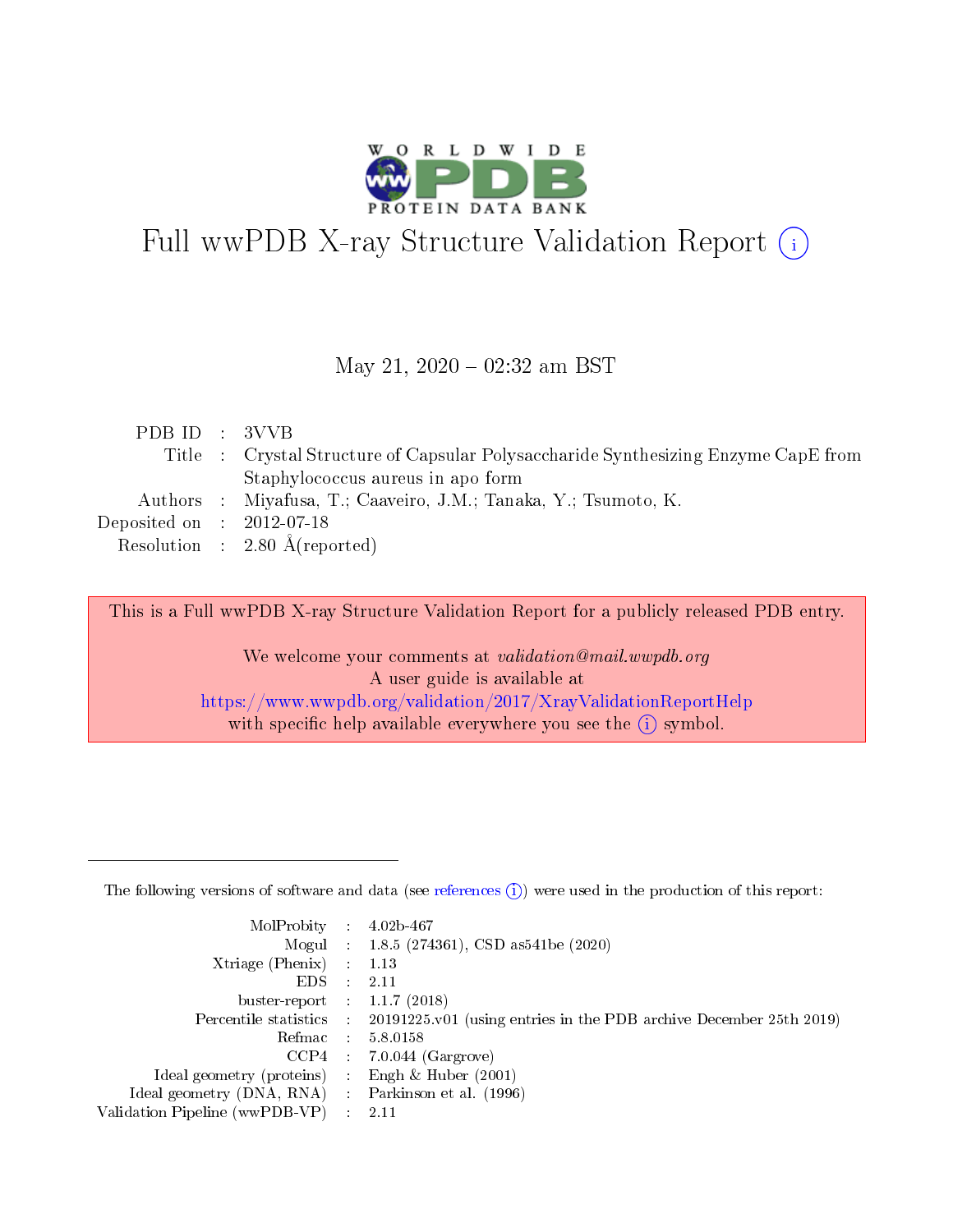# 1 [O](https://www.wwpdb.org/validation/2017/XrayValidationReportHelp#overall_quality)verall quality at a glance  $(i)$

The following experimental techniques were used to determine the structure: X-RAY DIFFRACTION

The reported resolution of this entry is 2.80 Å.

Percentile scores (ranging between 0-100) for global validation metrics of the entry are shown in the following graphic. The table shows the number of entries on which the scores are based.



| Metric                | Whole archive<br>$(\#\text{Entries})$ | Similar resolution<br>(#Entries, resolution range(Å)) |
|-----------------------|---------------------------------------|-------------------------------------------------------|
| $R_{free}$            | 130704                                | $3140 (2.80 - 2.80)$                                  |
| Clashscore            | 141614                                | $3569(2.80-2.80)$                                     |
| Ramachandran outliers | 138981                                | 3498 (2.80-2.80)                                      |
| Sidechain outliers    | 138945                                | $3500(2.80-2.80)$                                     |
| RSRZ outliers         | 127900                                | $3078(2.80-2.80)$                                     |

The table below summarises the geometric issues observed across the polymeric chains and their fit to the electron density. The red, orange, yellow and green segments on the lower bar indicate the fraction of residues that contain outliers for  $>=3, 2, 1$  and 0 types of geometric quality criteria respectively. A grey segment represents the fraction of residues that are not modelled. The numeric value for each fraction is indicated below the corresponding segment, with a dot representing fractions  $\epsilon=5\%$  The upper red bar (where present) indicates the fraction of residues that have poor fit to the electron density. The numeric value is given above the bar.

| Mol | ${\bf Chain}$ | Length |     | Quality of chain |     |  |     |  |
|-----|---------------|--------|-----|------------------|-----|--|-----|--|
|     |               |        | 13% |                  |     |  |     |  |
|     |               | 363    |     | 55%              | 18% |  | 26% |  |

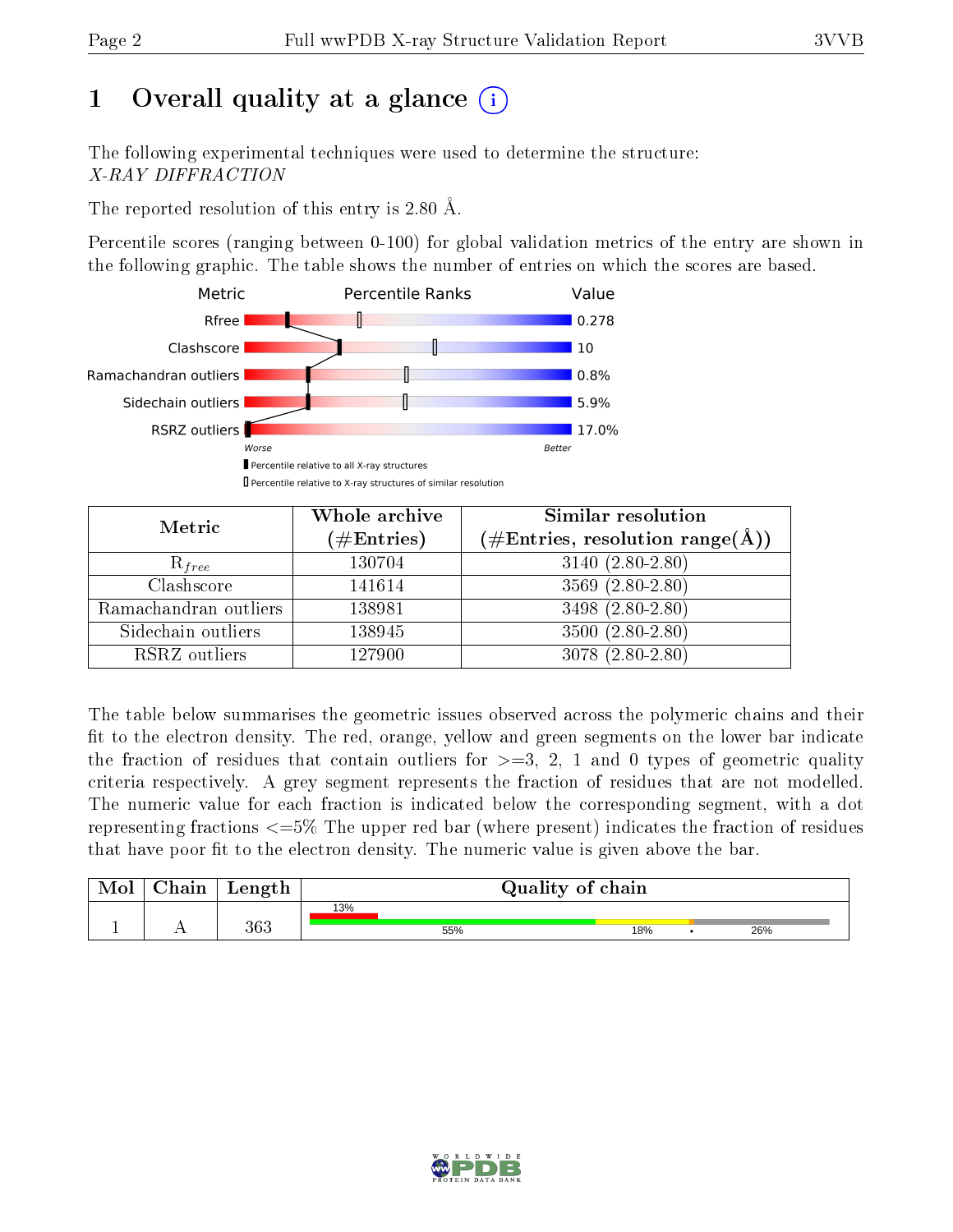# 2 Entry composition (i)

There are 3 unique types of molecules in this entry. The entry contains 2206 atoms, of which 0 are hydrogens and 0 are deuteriums.

In the tables below, the ZeroOcc column contains the number of atoms modelled with zero occupancy, the AltConf column contains the number of residues with at least one atom in alternate conformation and the Trace column contains the number of residues modelled with at most 2 atoms.

• Molecule 1 is a protein called CapE.

| Mol | Chain | Residues | Atoms                  |      |     |     | $\mid$ ZeroOcc $\mid$ AltConf $\mid$ Trace |  |  |
|-----|-------|----------|------------------------|------|-----|-----|--------------------------------------------|--|--|
|     |       | 270      | $\text{Total}$<br>2155 | 1357 | 366 | 418 |                                            |  |  |

There are 22 discrepancies between the modelled and reference sequences:

| Chain          | Residue          | Modelled         | Actual                   | Comment               | Reference                         |
|----------------|------------------|------------------|--------------------------|-----------------------|-----------------------------------|
| A              | $-20$            | <b>MET</b>       | L,                       | <b>EXPRESSION TAG</b> | UNP<br>Q7A2Y4                     |
| $\bf{A}$       | $-19$            | <b>ASN</b>       | $\overline{\phantom{0}}$ | <b>EXPRESSION TAG</b> | UNP<br>Q7A2Y4                     |
| $\bf{A}$       | $-18$            | <b>HIS</b>       |                          | <b>EXPRESSION TAG</b> | UNP<br>Q7A2Y4                     |
| $\bf{A}$       | $-17$            | <b>LYS</b>       | L,                       | <b>EXPRESSION TAG</b> | <b>UNP</b><br>Q7A2Y4              |
| $\bf{A}$       | $-16$            | $\overline{HIS}$ |                          | <b>EXPRESSION TAG</b> | UNP<br>Q7A2Y4                     |
| $\bf{A}$       | $-15$            | <b>HIS</b>       | $\equiv$                 | <b>EXPRESSION TAG</b> | UNP Q7A2Y4                        |
| $\bf{A}$       | $-14$            | <b>HIS</b>       | $\overline{a}$           | <b>EXPRESSION TAG</b> | Q7A2Y4<br>UNP                     |
| $\bf{A}$       | $-13$            | <b>HIS</b>       |                          | <b>EXPRESSION TAG</b> | UNP<br>Q7A2Y4                     |
| $\bf{A}$       | $-12$            | <b>HIS</b>       | $\blacksquare$           | <b>EXPRESSION TAG</b> | UNP<br>Q7A2Y4                     |
| $\overline{A}$ | $-11$            | $\overline{HIS}$ |                          | <b>EXPRESSION TAG</b> | <b>UNP</b><br>Q7A2Y4              |
| $\bf{A}$       | $-10$            | <b>SER</b>       | $\overline{a}$           | <b>EXPRESSION TAG</b> | UNP Q7A2Y4                        |
| $\bf{A}$       | $-9$             | <b>SER</b>       |                          | <b>EXPRESSION TAG</b> | <b>UNP</b><br>Q7A2Y4              |
| $\bf{A}$       | $-8$             | <b>GLY</b>       |                          | <b>EXPRESSION TAG</b> | <b>UNP</b><br>Q7A2Y4              |
| $\bf{A}$       | $-7$             | <b>LEU</b>       | L,                       | <b>EXPRESSION TAG</b> | UNP Q7A2Y4                        |
| $\bf{A}$       | $-6$             | <b>VAL</b>       | $\equiv$                 | <b>EXPRESSION TAG</b> | UNP<br>Q7A2Y4                     |
| $\bf{A}$       | $-5$             | <b>PRO</b>       |                          | <b>EXPRESSION TAG</b> | UNP<br>Q7A2Y4                     |
| $\bf{A}$       | $-4$             | ARG              | $\blacksquare$           | <b>EXPRESSION TAG</b> | <b>UNP</b><br>$Q7A2\overline{Y4}$ |
| $\bf{A}$       | $-3$             | <b>GLY</b>       |                          | <b>EXPRESSION TAG</b> | <b>UNP</b><br>Q7A2Y4              |
| $\bf{A}$       | $-2$             | <b>SER</b>       |                          | <b>EXPRESSION TAG</b> | UNP<br>Q7A2Y4                     |
| A              | $-1$             | <b>ALA</b>       | $\overline{a}$           | <b>EXPRESSION TAG</b> | <b>UNP</b><br>Q7A2Y4              |
| $\bf{A}$       | $\boldsymbol{0}$ | MET              | $\blacksquare$           | <b>EXPRESSION TAG</b> | UNP<br>Q7A2Y4                     |
| $\bf{A}$       | $\overline{1}$   | <b>GLY</b>       |                          | <b>EXPRESSION TAG</b> | UNP Q7A2Y4                        |

 Molecule 2 is NADP NICOTINAMIDE-ADENINE-DINUCLEOTIDE PHOSPHATE (three-letter code: NAP) (formula:  $C_{21}H_{28}N_7O_{17}P_3$ ).

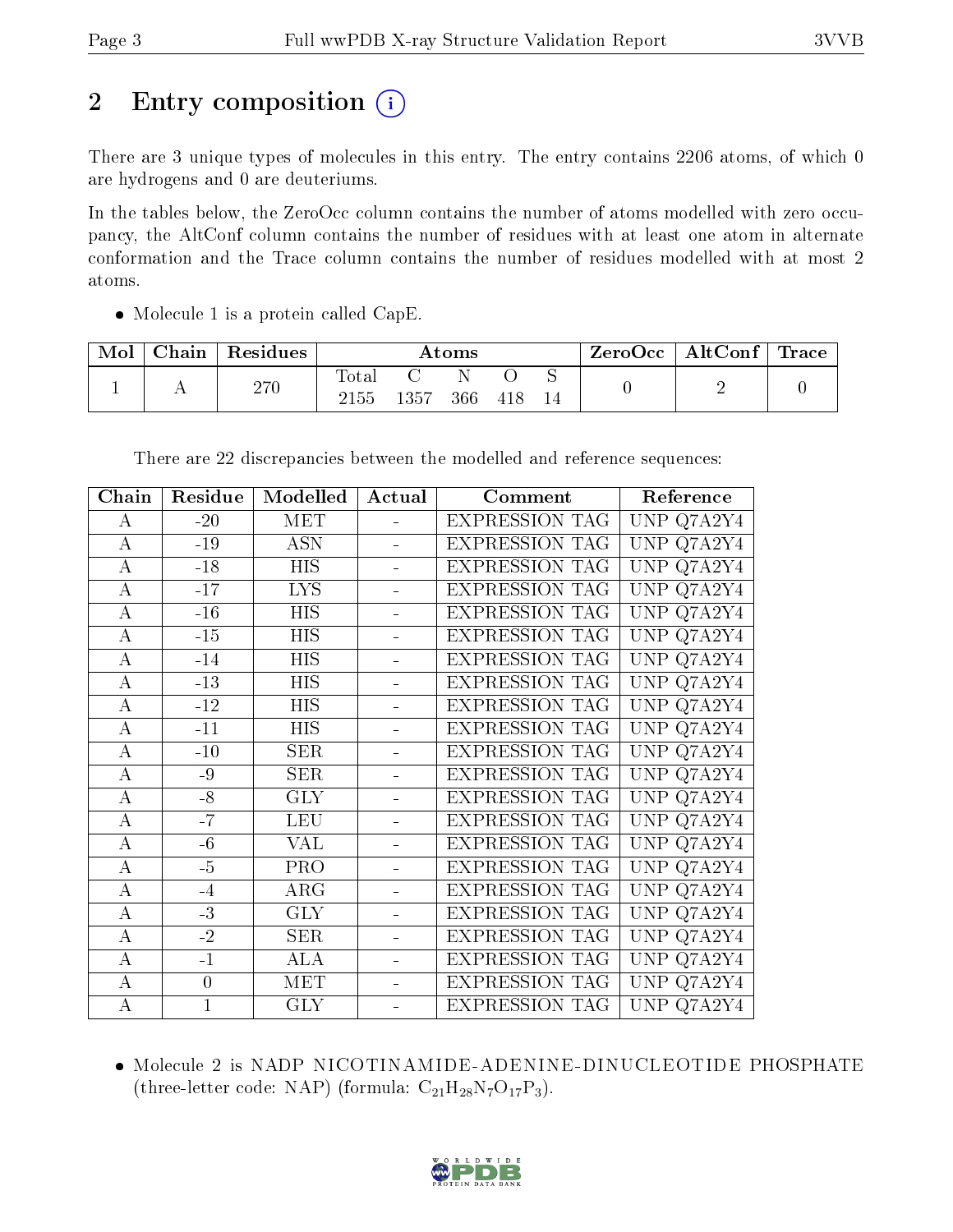

|  | $Chain   Residues$ | Atoms       |  |  | ZeroOcc   AltConf |  |  |  |
|--|--------------------|-------------|--|--|-------------------|--|--|--|
|  |                    | Total C N O |  |  |                   |  |  |  |
|  |                    |             |  |  | 21 7 17 3         |  |  |  |

 $\bullet\,$  Molecule 3 is water.

|  | $Mol$   Chain   Residues | Atoms | $^{\shortmid}$ ZeroOcc $\mid$ AltConf $\mid$ |  |
|--|--------------------------|-------|----------------------------------------------|--|
|  |                          | Total |                                              |  |

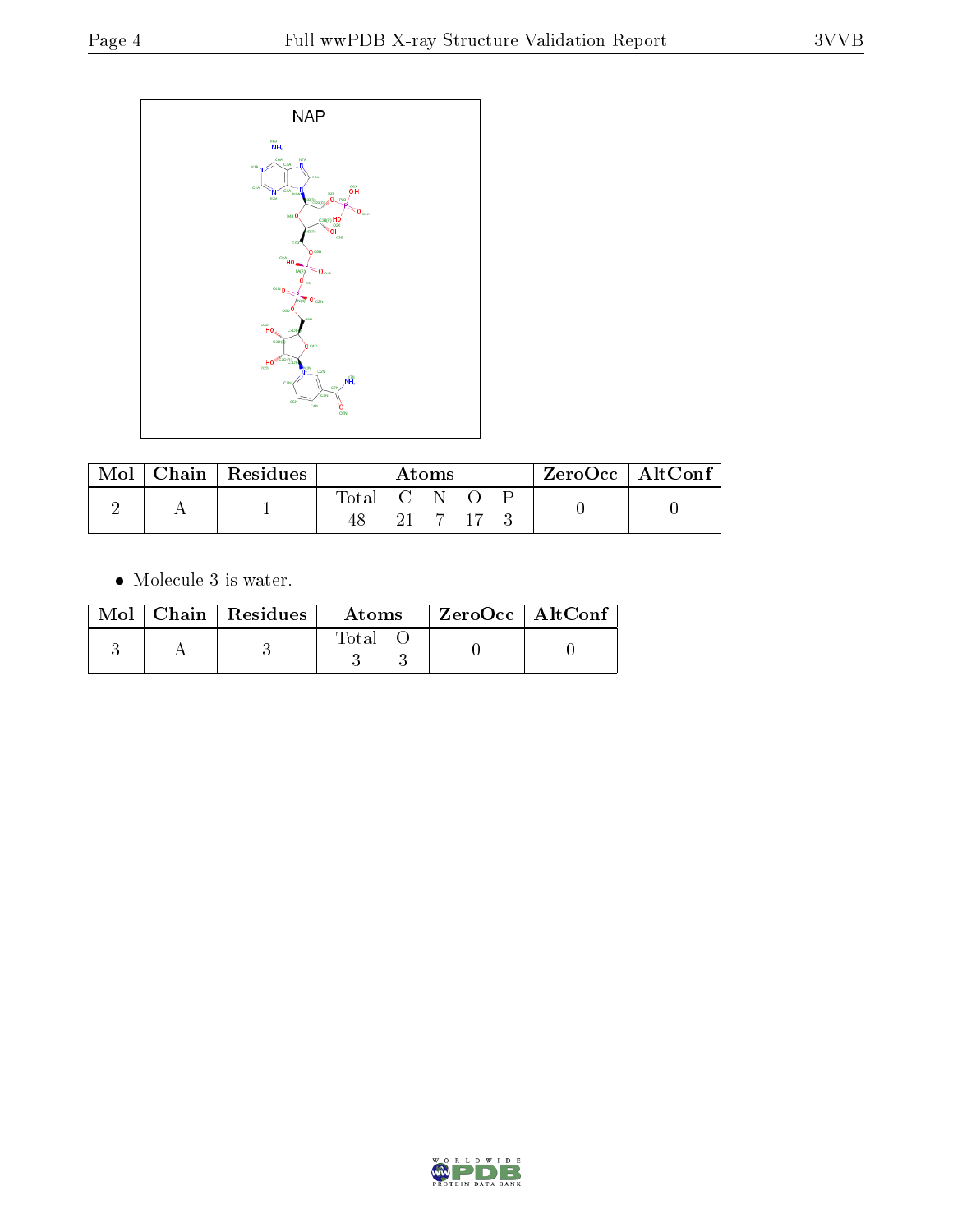## 3 Residue-property plots  $(i)$

These plots are drawn for all protein, RNA and DNA chains in the entry. The first graphic for a chain summarises the proportions of the various outlier classes displayed in the second graphic. The second graphic shows the sequence view annotated by issues in geometry and electron density. Residues are color-coded according to the number of geometric quality criteria for which they contain at least one outlier: green  $= 0$ , yellow  $= 1$ , orange  $= 2$  and red  $= 3$  or more. A red dot above a residue indicates a poor fit to the electron density (RSRZ  $> 2$ ). Stretches of 2 or more consecutive residues without any outlier are shown as a green connector. Residues present in the sample, but not in the model, are shown in grey.



• Molecule 1: CapE

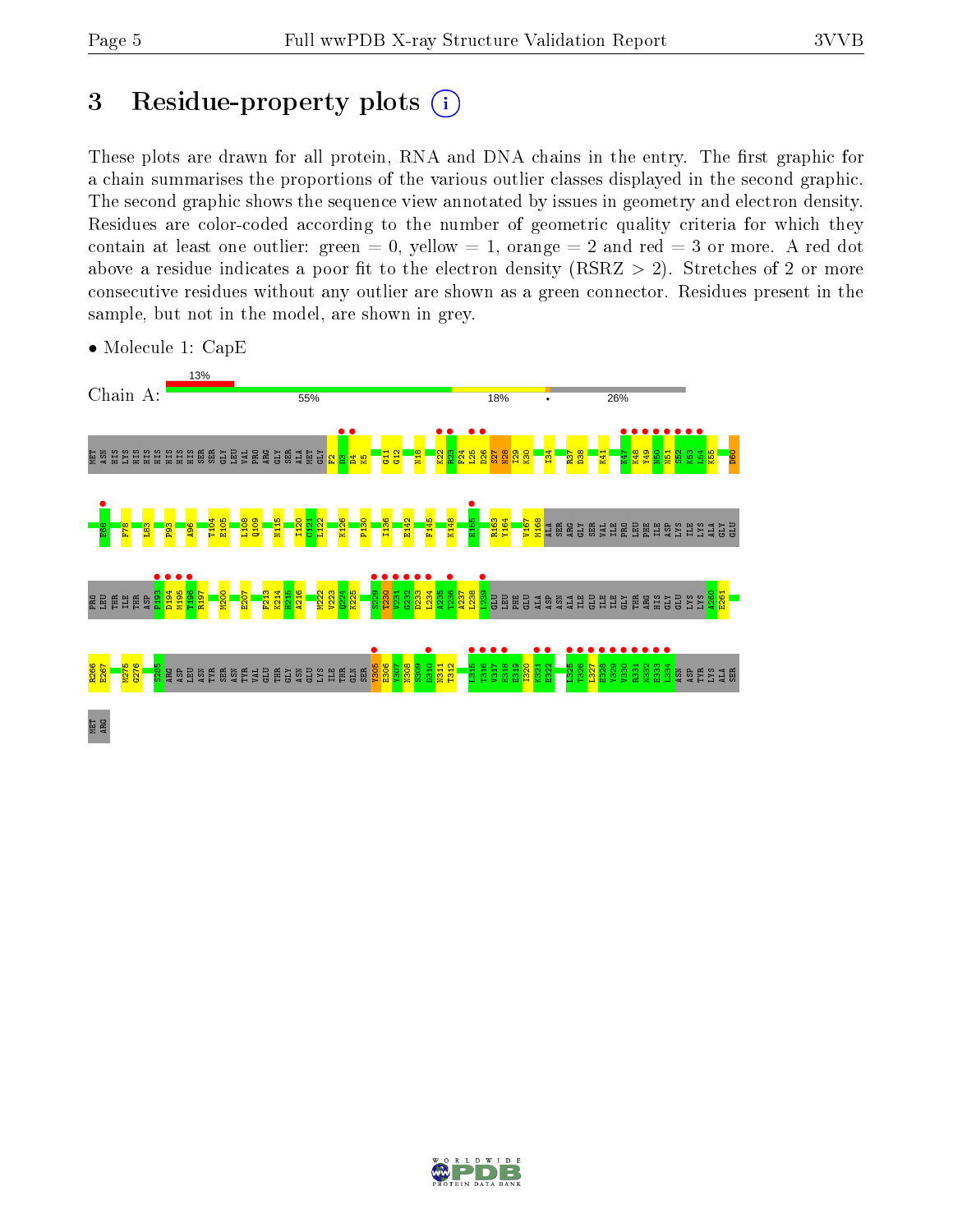## 4 Data and refinement statistics  $(i)$

| Property                                                             | Value                                               | Source     |
|----------------------------------------------------------------------|-----------------------------------------------------|------------|
| Space group                                                          | P 63 2 2                                            | Depositor  |
| Cell constants                                                       | $125.18\text{\AA}$<br>$101.79\text{\AA}$<br>125.18Å | Depositor  |
| a, b, c, $\alpha$ , $\beta$ , $\gamma$                               | $90.00^{\circ}$ $120.00^{\circ}$<br>$90.00^\circ$   |            |
| Resolution $(A)$                                                     | $34.05 - 2.80$                                      | Depositor  |
|                                                                      | $34.05 - 2.80$                                      | <b>EDS</b> |
| % Data completeness                                                  | 99.3 (34.05-2.80)                                   | Depositor  |
| (in resolution range)                                                | 99.4 (34.05-2.80)                                   | <b>EDS</b> |
| $R_{merge}$                                                          | (Not available)                                     | Depositor  |
| $\mathbf{R}_{sym}$                                                   | 0.12                                                | Depositor  |
| $\sqrt{I/\sigma}(I) > 1$                                             | 2.34 (at $2.81\text{\AA}$ )                         | Xtriage    |
| Refinement program                                                   | <b>REFMAC</b>                                       | Depositor  |
| $R, R_{free}$                                                        | $0.236$ , $0.276$                                   | Depositor  |
|                                                                      | 0.233<br>0.278                                      | DCC        |
| $R_{free}$ test set                                                  | 575 reflections $(4.79\%)$                          | wwPDB-VP   |
| Wilson B-factor $(A^2)$                                              | 63.5                                                | Xtriage    |
| Anisotropy                                                           | 0.014                                               | Xtriage    |
| Bulk solvent $k_{sol}(e/\mathring{A}^3)$ , $B_{sol}(\mathring{A}^2)$ | 0.37, 59.9                                          | <b>EDS</b> |
| L-test for twinning <sup>2</sup>                                     | $< L >$ = 0.49, $< L2$ > = 0.32                     | Xtriage    |
| Estimated twinning fraction                                          | No twinning to report.                              | Xtriage    |
| $F_o, F_c$ correlation                                               | 0.91                                                | <b>EDS</b> |
| Total number of atoms                                                | 2206                                                | wwPDB-VP   |
| Average B, all atoms $(A^2)$                                         | 81.0                                                | wwPDB-VP   |

Xtriage's analysis on translational NCS is as follows: The largest off-origin peak in the Patterson function is  $3.36\%$  of the height of the origin peak. No significant pseudotranslation is detected.

<sup>&</sup>lt;sup>2</sup>Theoretical values of  $\langle |L| \rangle$ ,  $\langle L^2 \rangle$  for acentric reflections are 0.5, 0.333 respectively for untwinned datasets, and 0.375, 0.2 for perfectly twinned datasets.



<span id="page-5-1"></span><span id="page-5-0"></span><sup>1</sup> Intensities estimated from amplitudes.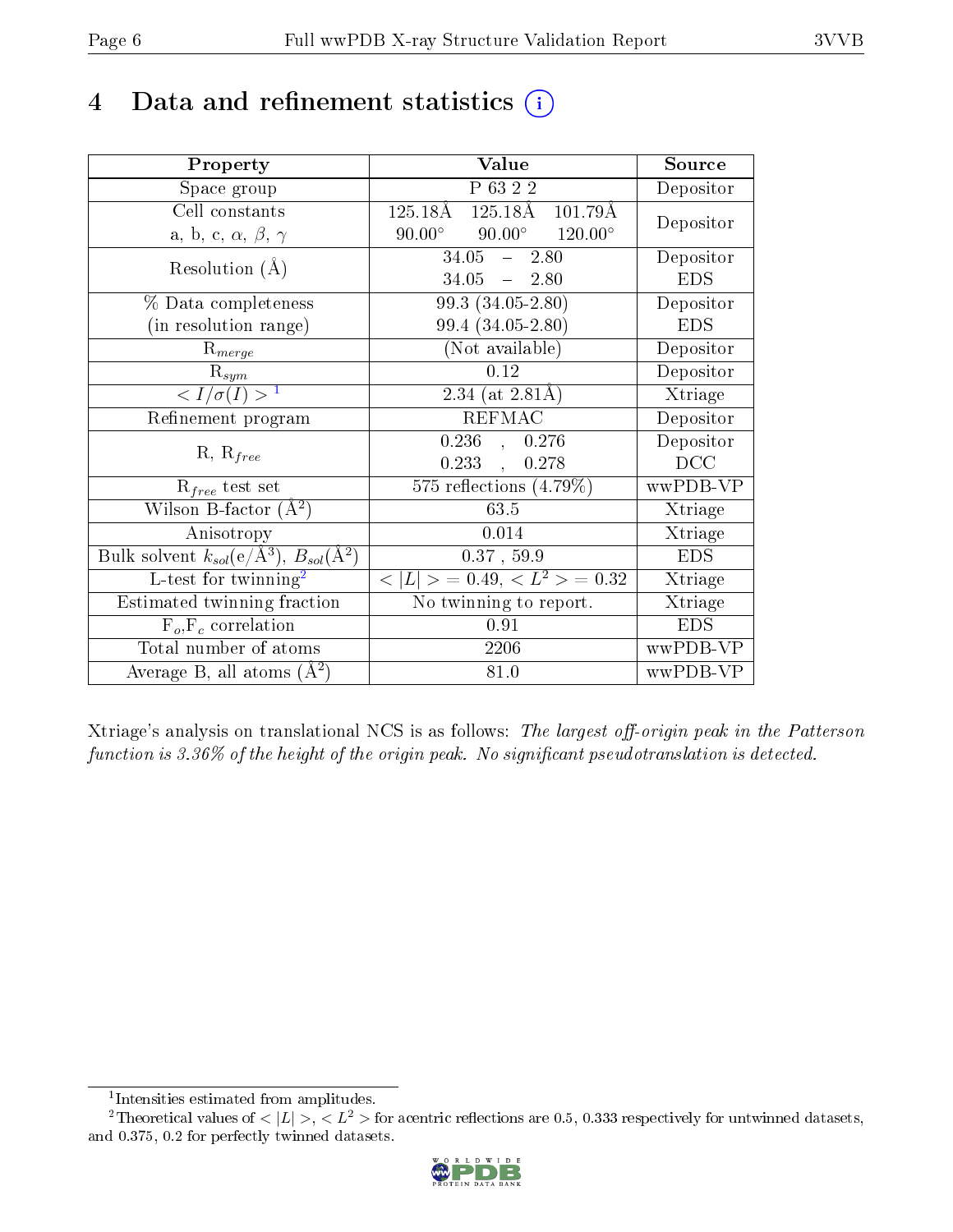# 5 Model quality  $(i)$

### 5.1 Standard geometry  $\overline{()}$

Bond lengths and bond angles in the following residue types are not validated in this section: NAP

The Z score for a bond length (or angle) is the number of standard deviations the observed value is removed from the expected value. A bond length (or angle) with  $|Z| > 5$  is considered an outlier worth inspection. RMSZ is the root-mean-square of all Z scores of the bond lengths (or angles).

| $Mol$   Chain |      | Bond lengths                    | Bond angles |        |  |
|---------------|------|---------------------------------|-------------|--------|--|
|               |      | RMSZ $ #Z  > 5$ RMSZ $ #Z  > 5$ |             |        |  |
|               | 0.48 | 0/2185                          | 0.66        | 0/2939 |  |

There are no bond length outliers.

There are no bond angle outliers.

There are no chirality outliers.

There are no planarity outliers.

### 5.2 Too-close contacts  $(i)$

In the following table, the Non-H and H(model) columns list the number of non-hydrogen atoms and hydrogen atoms in the chain respectively. The H(added) column lists the number of hydrogen atoms added and optimized by MolProbity. The Clashes column lists the number of clashes within the asymmetric unit, whereas Symm-Clashes lists symmetry related clashes.

| . Mol $\perp$ |      |      | Chain   Non-H   H(model)   H(added)   Clashes   Symm-Clashes |
|---------------|------|------|--------------------------------------------------------------|
|               | 2155 | 2151 |                                                              |
|               |      |      |                                                              |
|               |      |      |                                                              |
|               |      | 2176 |                                                              |

The all-atom clashscore is defined as the number of clashes found per 1000 atoms (including hydrogen atoms). The all-atom clashscore for this structure is 10.

All (42) close contacts within the same asymmetric unit are listed below, sorted by their clash magnitude.

| Atom-1                                          | Atom-2             | Interatomic<br>distance $(A)$ | ∩lash<br>overlap $(A)$ |
|-------------------------------------------------|--------------------|-------------------------------|------------------------|
| $1 \cdot A \cdot 11 \cdot GIN \cdot H \Delta$ ? | 2: A:500: NAP: H1B | .66                           |                        |

Continued on next page...

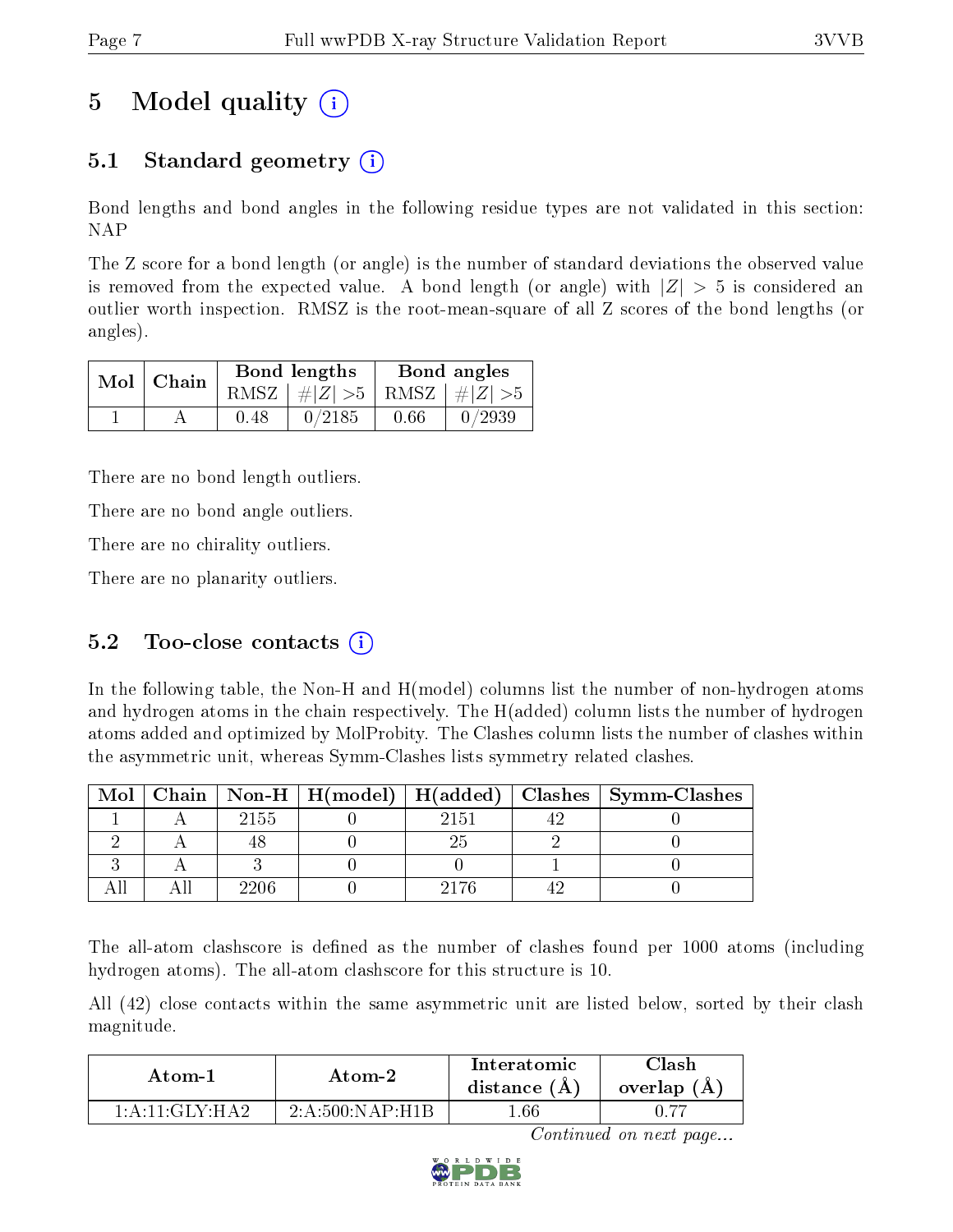| Continually from providuo pugo     |                      | Interatomic    | Clash         |
|------------------------------------|----------------------|----------------|---------------|
| Atom-1                             | Atom-2               | distance $(A)$ | overlap $(A)$ |
| 1: A: 104:THR:O                    | 1: A: 108: LEU: HG   | 1.97           | 0.65          |
| 1:A:267:GLU:CD                     | 1:A:267:GLU:H        | 2.05           | 0.60          |
| 1:A:2:PHE:HA                       | 1: A: 5: LYS: HB2    | 1.83           | 0.60          |
| 1: A: 130: PRO: HB2                | 1: A: 136: ILE: HG13 | 1.89           | 0.54          |
| 1:A:2:PHE:O                        | 1:A:29:ILE:HA        | 2.07           | 0.54          |
| 1: A: 164: TYR: O                  | 2:A:500:NAP:H5N      | 2.08           | $0.54\,$      |
| 1:A:167:VAL:HA                     | 1: A:200:MET:O       | 2.09           | 0.53          |
| 1:A:142:GLU:HA                     | 1: A:145: PHE:CE1    | 2.44           | 0.53          |
| 1: A: 213: PHE: HD2                | 1: A:214: LYS: HG3   | 1.75           | 0.52          |
| 1: A:266: ARG: HG2                 | 1: A: 305: TYR: HB3  | 1.92           | 0.51          |
| 1: A:48: LYS: HG3                  | 1:A:49:TYR:N         | 2.26           | 0.51          |
| 1: A:93: PRO:O                     | 1:A:96:ALA:HB3       | 2.11           | 0.50          |
| 1:A:38:ASP:OD1                     | 1:A:41:LYS:HE3       | 2.12           | 0.50          |
| 1:A:163:ARG:HB2                    | 1:A:223:VAL:HG22     | 1.94           | 0.49          |
| 1: A:25:LEU:C                      | 1:A:27:SER:H         | 2.16           | 0.49          |
| 1: A: 105: GLU: OE1                | 1: A:148: LYS: HE2   | 2.13           | 0.49          |
| $1:A:ASP:H$ A                      | 1:A:30:LYS:HB2       | 1.94           | 0.49          |
| 1: A:24:PHE:O                      | 1:A:27:SER:HB3       | 2.12           | 0.48          |
| 1: A: 18: ASN: O                   | 1: A:22: LYS: HG3    | 2.12           | 0.48          |
| 1:A:261:GLU:O                      | 1:A:308:ASN:HB2      | 2.13           | 0.48          |
| 1: A: 222: MET: SD                 | 1: A:275:MET:HE1     | 2.53           | 0.48          |
| 1: A: 105: GLU: OE2                | 1: A: 109: GLN: OE1  | 2.31           | 0.48          |
| 1: A:234:LEU:HA                    | 1:A:320:ILE:HG21     | 1.97           | 0.47          |
| 1:A:216:ALA:HB2                    | 1: A:222: MET:CE     | 2.45           | 0.47          |
| 1:A:230:THR:HG23                   | 1:A:233:ASP:HB2      | 1.98           | 0.46          |
| $1:$ A:115:ASN:ND2                 | 3:A:1001:HOH:O       | 2.48           | 0.46          |
| 1: A:266: ARG: HG3                 | 1:A:306:GLU:HB3      | 1.99           | 0.45          |
| 1: A: 207: GLU: OE1                | 1:A:207:GLU:HA       | 2.17           | 0.45          |
| 1: A: 225: LYS: HD2                | 1:A:276:GLY:O        | 2.17           | 0.44          |
| 1:A:4:ASP:C                        | 1:A:30:LYS:HB2       | 2.38           | 0.44          |
| 1:A:28[A]:ASN:HD22                 | 1:A:28[A]:ASN:H      | 1.66           | 0.43          |
| 1:A:237:ALA:O                      | 1:A:238:LEU:HD12     | 2.19           | 0.43          |
| 1: A:78:PHE:CE1                    | 1:A:120:ILE:HD13     | 2.54           | 0.43          |
| 1:A:12:GLY:HA3                     | 1:A:34:ILE:HG23      | 2.01           | 0.43          |
| 1: A:37: ARG: HG2                  | 1: A:60: ASP:HB2     | 2.02           | 0.42          |
| $1:A:197:\overline{\text{ARG:HA}}$ | 1:A:261:GLU:HG3      | 2.02           | 0.41          |
| 1:A:266:ARG:HA                     | 1: A:305: TYR: O     | 2.20           | 0.41          |
| 1:A:48:LYS:HG3                     | 1: A:49: TYR:H       | 1.85           | 0.41          |
| 1: A:83: LEU: HD12                 | 1: A:83:LEU:HA       | 1.91           | 0.41          |
| 1:A:216:ALA:HB2                    | 1: A:222: MET:HE3    | 2.02           | 0.41          |
| 1:A:2:PHE:CE1                      | 1: A:24:PHE:HE2      | 2.39           | 0.41          |

Continued from previous page.

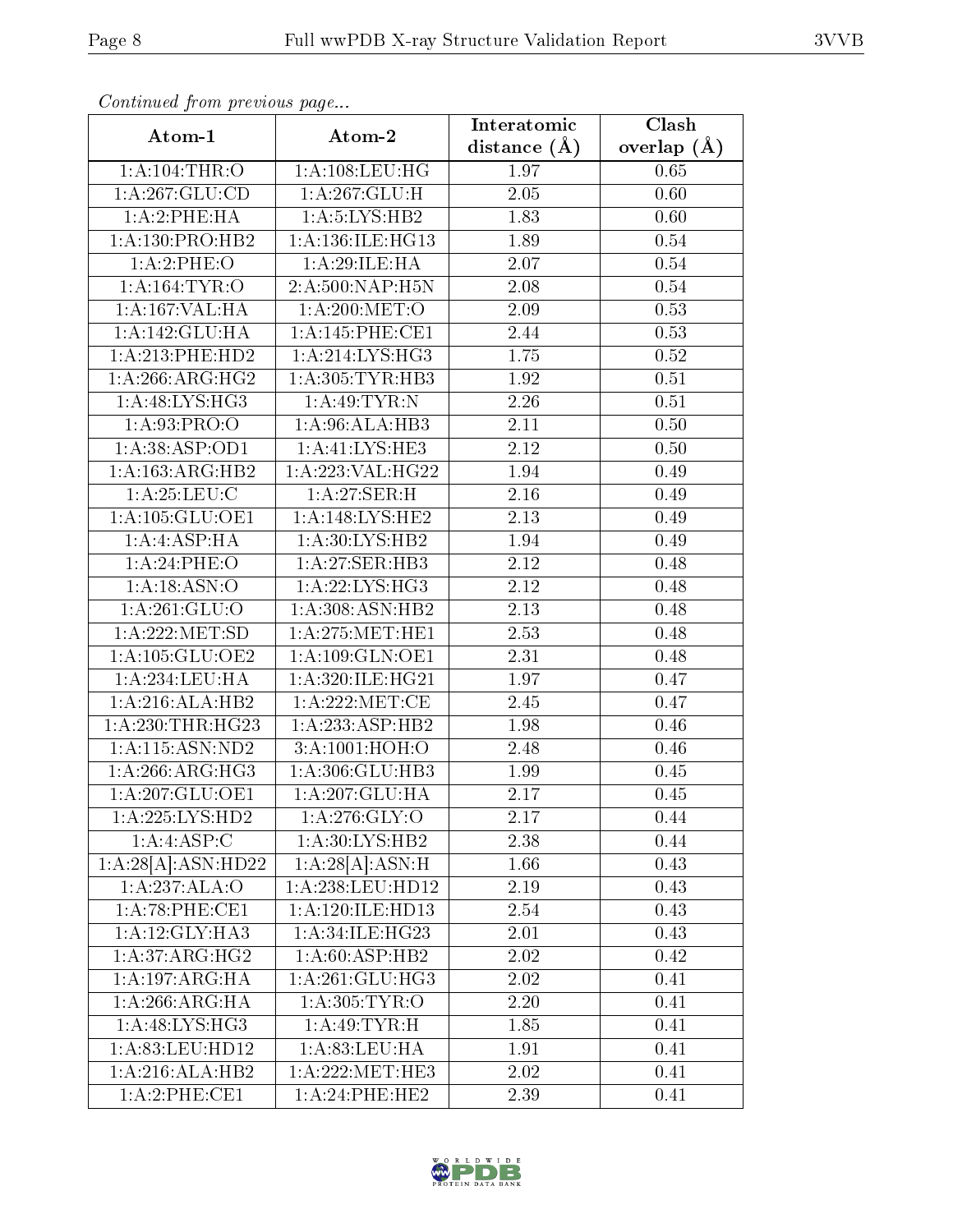There are no symmetry-related clashes.

### 5.3 Torsion angles (i)

#### 5.3.1 Protein backbone  $(i)$

In the following table, the Percentiles column shows the percent Ramachandran outliers of the chain as a percentile score with respect to all X-ray entries followed by that with respect to entries of similar resolution.

The Analysed column shows the number of residues for which the backbone conformation was analysed, and the total number of residues.

| Mol   Chain | Analysed                                                |  | Favoured   Allowed   Outliers   Percentiles |
|-------------|---------------------------------------------------------|--|---------------------------------------------|
|             | $264/363$ (73\%)   244 (92\%)   18 (7\%)   2 (1\%)   19 |  | 49                                          |

All (2) Ramachandran outliers are listed below:

| Mol | Chain | Res | 1'ype |
|-----|-------|-----|-------|
|     |       |     |       |
|     |       |     |       |

#### 5.3.2 Protein sidechains  $(i)$

In the following table, the Percentiles column shows the percent sidechain outliers of the chain as a percentile score with respect to all X-ray entries followed by that with respect to entries of similar resolution.

The Analysed column shows the number of residues for which the sidechain conformation was analysed, and the total number of residues.

| Mol   Chain | Analysed                                           |  | Rotameric   Outliers   Percentiles |  |
|-------------|----------------------------------------------------|--|------------------------------------|--|
|             | $239/316$ (76\%)   224 (94\%)   15 (6\%)   18   46 |  |                                    |  |

All (15) residues with a non-rotameric sidechain are listed below:

| Mol | Chain | Res   | <b>Type</b> |
|-----|-------|-------|-------------|
|     |       | 28[A] | <b>ASN</b>  |
|     |       | 28 B  | ASN         |
|     |       | 51    | <b>ASN</b>  |
|     |       | 55    | <b>LYS</b>  |
|     |       | 60    | ASP         |
|     |       | 122   | LEU         |

Continued on next page...

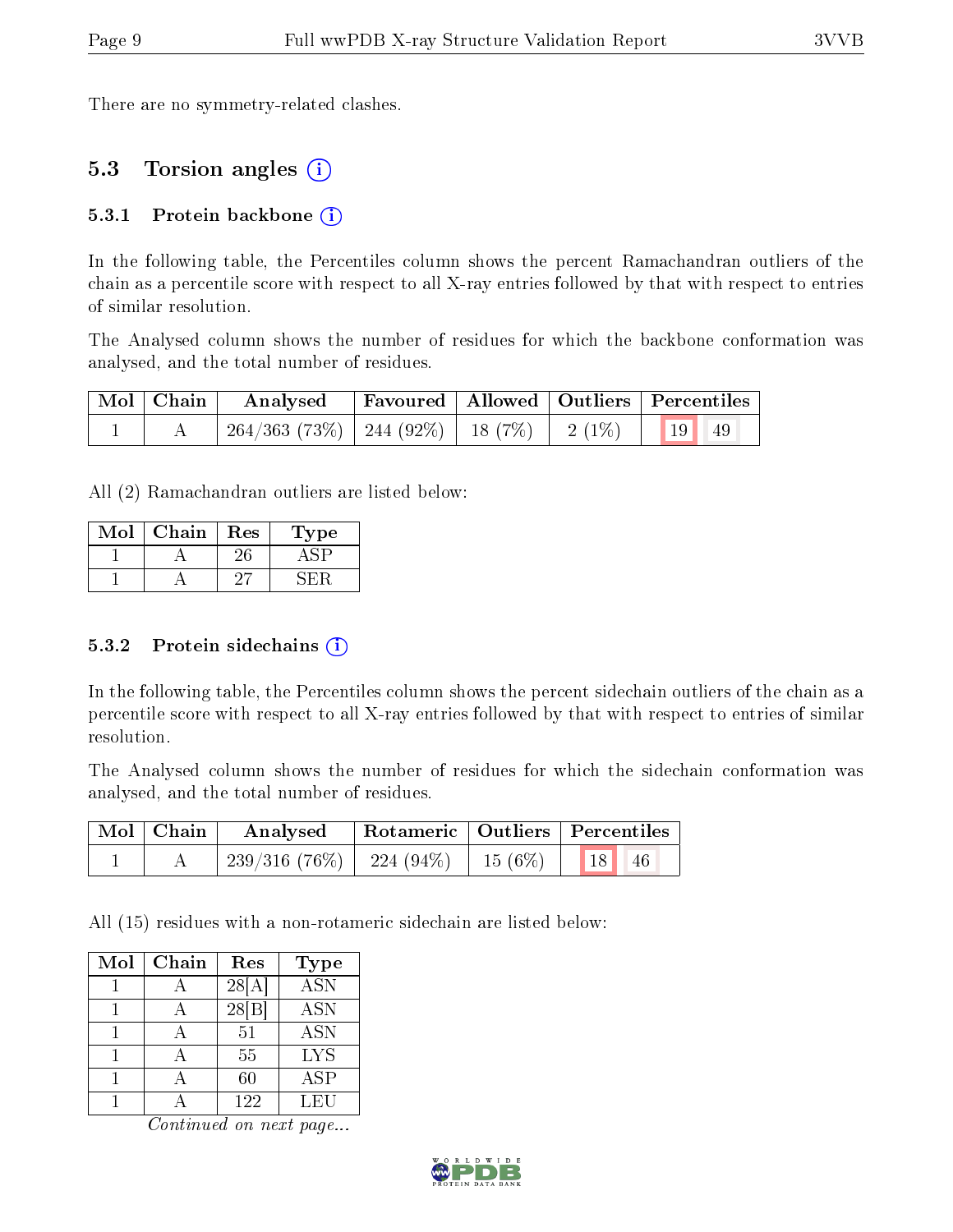|              | Contentaca from previous page |     |             |  |  |  |  |  |
|--------------|-------------------------------|-----|-------------|--|--|--|--|--|
| Mol          | Chain                         | Res | <b>Type</b> |  |  |  |  |  |
| 1            | А                             | 126 | <b>LYS</b>  |  |  |  |  |  |
| 1            | А                             | 168 | <b>MET</b>  |  |  |  |  |  |
| $\mathbf{1}$ | А                             | 194 | <b>ASP</b>  |  |  |  |  |  |
| 1            | А                             | 195 | MET         |  |  |  |  |  |
| $\mathbf{1}$ | А                             | 230 | THR         |  |  |  |  |  |
| 1            | А                             | 305 | TYR         |  |  |  |  |  |
| 1            | А                             | 311 | <b>ASN</b>  |  |  |  |  |  |
| 1            |                               | 312 | THR         |  |  |  |  |  |
|              |                               | 327 | LEU         |  |  |  |  |  |

Continued from previous page.

Some sidechains can be flipped to improve hydrogen bonding and reduce clashes. All (4) such sidechains are listed below:

| Mol | Chain | Res | <b>Type</b>             |
|-----|-------|-----|-------------------------|
|     |       | 51  | $\overline{\text{ASN}}$ |
|     |       | 106 | <b>ASN</b>              |
|     |       | 109 | <b>GLN</b>              |
|     |       | 311 | A SN                    |

#### 5.3.3 RNA  $(i)$

There are no RNA molecules in this entry.

### 5.4 Non-standard residues in protein, DNA, RNA chains  $(i)$

There are no non-standard protein/DNA/RNA residues in this entry.

#### 5.5 Carbohydrates  $(i)$

There are no carbohydrates in this entry.

### 5.6 Ligand geometry  $(i)$

1 ligand is modelled in this entry.

In the following table, the Counts columns list the number of bonds (or angles) for which Mogul statistics could be retrieved, the number of bonds (or angles) that are observed in the model and the number of bonds (or angles) that are defined in the Chemical Component Dictionary. The Link column lists molecule types, if any, to which the group is linked. The Z score for a bond length (or angle) is the number of standard deviations the observed value is removed from the

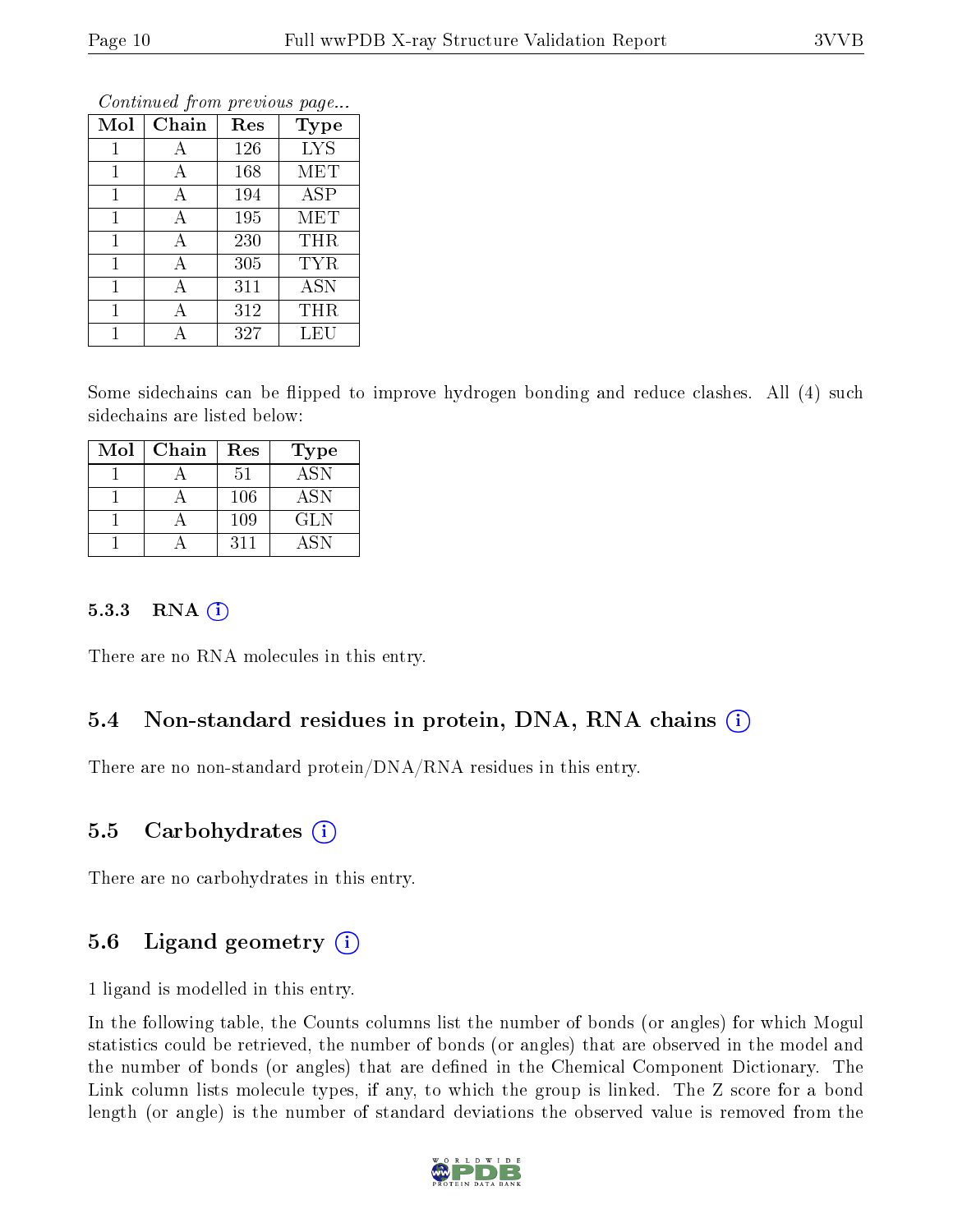expected value. A bond length (or angle) with  $|Z| > 2$  is considered an outlier worth inspection. RMSZ is the root-mean-square of all Z scores of the bond lengths (or angles).

|     | $_+$ Mol $\mid$ Type $\mid$ Chain $\mid$ Res $\mid$ Link $^+$ |     |          | Bond lengths |                     |          | Bond angles |                                                        |
|-----|---------------------------------------------------------------|-----|----------|--------------|---------------------|----------|-------------|--------------------------------------------------------|
|     |                                                               |     | Counts   |              | RMSZ $  \#  Z  > 2$ |          |             | $\vert$ Counts $\vert$ RMSZ $\vert \#  Z  > 2$ $\vert$ |
| NAP |                                                               | 500 | 45,52,52 | 0.91         | 3(6%)               | 56,80,80 | 1.27        | 5(8%)                                                  |

In the following table, the Chirals column lists the number of chiral outliers, the number of chiral centers analysed, the number of these observed in the model and the number defined in the Chemical Component Dictionary. Similar counts are reported in the Torsion and Rings columns. '-' means no outliers of that kind were identified.

|                  |     |                 |        | Mol Type   Chain   Res   Link   Chirals   Torsions   Rings |  |
|------------------|-----|-----------------|--------|------------------------------------------------------------|--|
| $\mathbf{I}$ NAP | 500 | <b>Contract</b> | $\sim$ | $\mid$ 4/31/67/67 $\mid$ 0/5/5/5 $\mid$                    |  |

All (3) bond length outliers are listed below:

| Mol | Chain   $\text{Res}$   $\text{Type}$ |     |       | $\boldsymbol{\mathrm{Atoms}}$ |      | Observed(A) | Ideal $(A)$ |
|-----|--------------------------------------|-----|-------|-------------------------------|------|-------------|-------------|
|     |                                      | 500 | NAP   | $O4D-C1D$                     | 2.90 | l.45        |             |
|     |                                      | 500 | N A P | $C5A-C4A$                     | 2.39 | 1.47        | 1.40        |
|     |                                      | 500 | N A P | $C2A-N3A$                     | 2.31 | 1.35        | 139         |

All (5) bond angle outliers are listed below:

| Mol | Chain | Res | 'Type | Atoms                                              |         | Observed $\binom{o}{c}$ | $\text{Ideal}({}^o)$ |
|-----|-------|-----|-------|----------------------------------------------------|---------|-------------------------|----------------------|
| 2   |       | 500 | NAP   | PN-03-PA                                           | $-3.54$ | 120.68                  | 132.83               |
| 2   |       | 500 | N A P | $C3D-C2D-C1D$                                      | 3.43    | 106.14                  | 100.98               |
| 2   |       | 500 | N A P | $N3A-C2A-N1A$                                      | $-3.28$ | 123.55                  | 128.68               |
| റ   |       | 500 | N A P | C <sub>4</sub> A-C <sub>5</sub> A-N <sub>7</sub> A | $-2.28$ | 107.03                  | 109.40               |
| ച   |       | 500 | NAP   | $C6N-N1N-C2N$                                      | $-2.13$ | 120.04                  | 12197                |

There are no chirality outliers.

All (4) torsion outliers are listed below:

| Mol | Chain | Res  | Type  | Atoms             |
|-----|-------|------|-------|-------------------|
|     |       | -500 | N A P | $O4D-C4D-C5D-O5D$ |
| 2   |       | 500  | NAP   | $C2B-O2B-P2B-O3X$ |
| 9   |       | 500  | N A P | - C3D-C4D-C5D-O5D |
| ാ   |       | 500  | NAP   | $O4B-C4B-C5B-O5B$ |

There are no ring outliers.

1 monomer is involved in 2 short contacts:

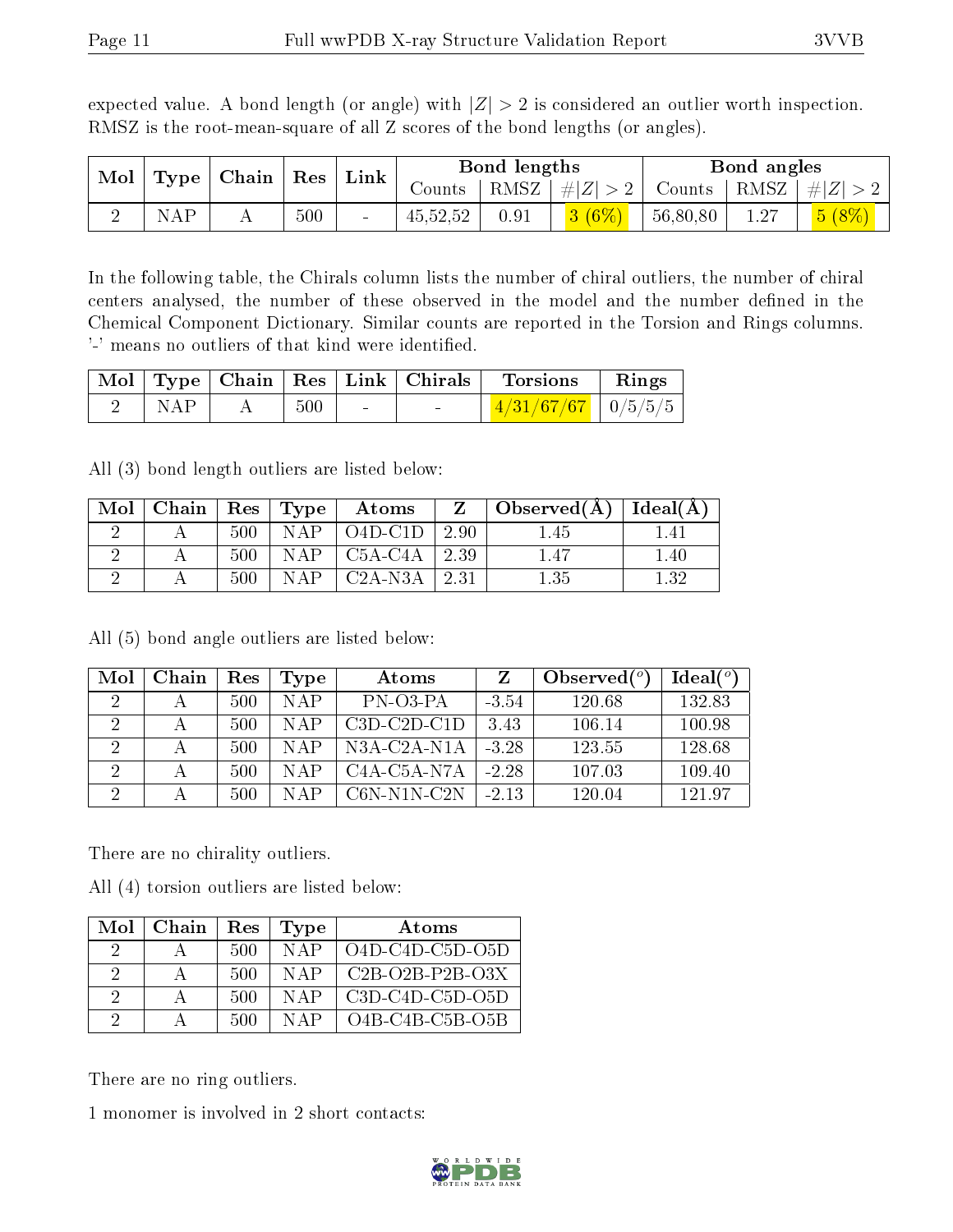|  |             | Mol   Chain   Res   Type   Clashes   Symm-Clashes |
|--|-------------|---------------------------------------------------|
|  | $500 + NAP$ |                                                   |

The following is a two-dimensional graphical depiction of Mogul quality analysis of bond lengths, bond angles, torsion angles, and ring geometry for all instances of the Ligand of Interest. In addition, ligands with molecular weight > 250 and outliers as shown on the validation Tables will also be included. For torsion angles, if less then 5% of the Mogul distribution of torsion angles is within 10 degrees of the torsion angle in question, then that torsion angle is considered an outlier. Any bond that is central to one or more torsion angles identified as an outlier by Mogul will be highlighted in the graph. For rings, the root-mean-square deviation (RMSD) between the ring in question and similar rings identified by Mogul is calculated over all ring torsion angles. If the average RMSD is greater than 60 degrees and the minimal RMSD between the ring in question and any Mogul-identified rings is also greater than 60 degrees, then that ring is considered an outlier. The outliers are highlighted in purple. The color gray indicates Mogul did not find sufficient equivalents in the CSD to analyse the geometry.



### 5.7 [O](https://www.wwpdb.org/validation/2017/XrayValidationReportHelp#nonstandard_residues_and_ligands)ther polymers (i)

There are no such residues in this entry.

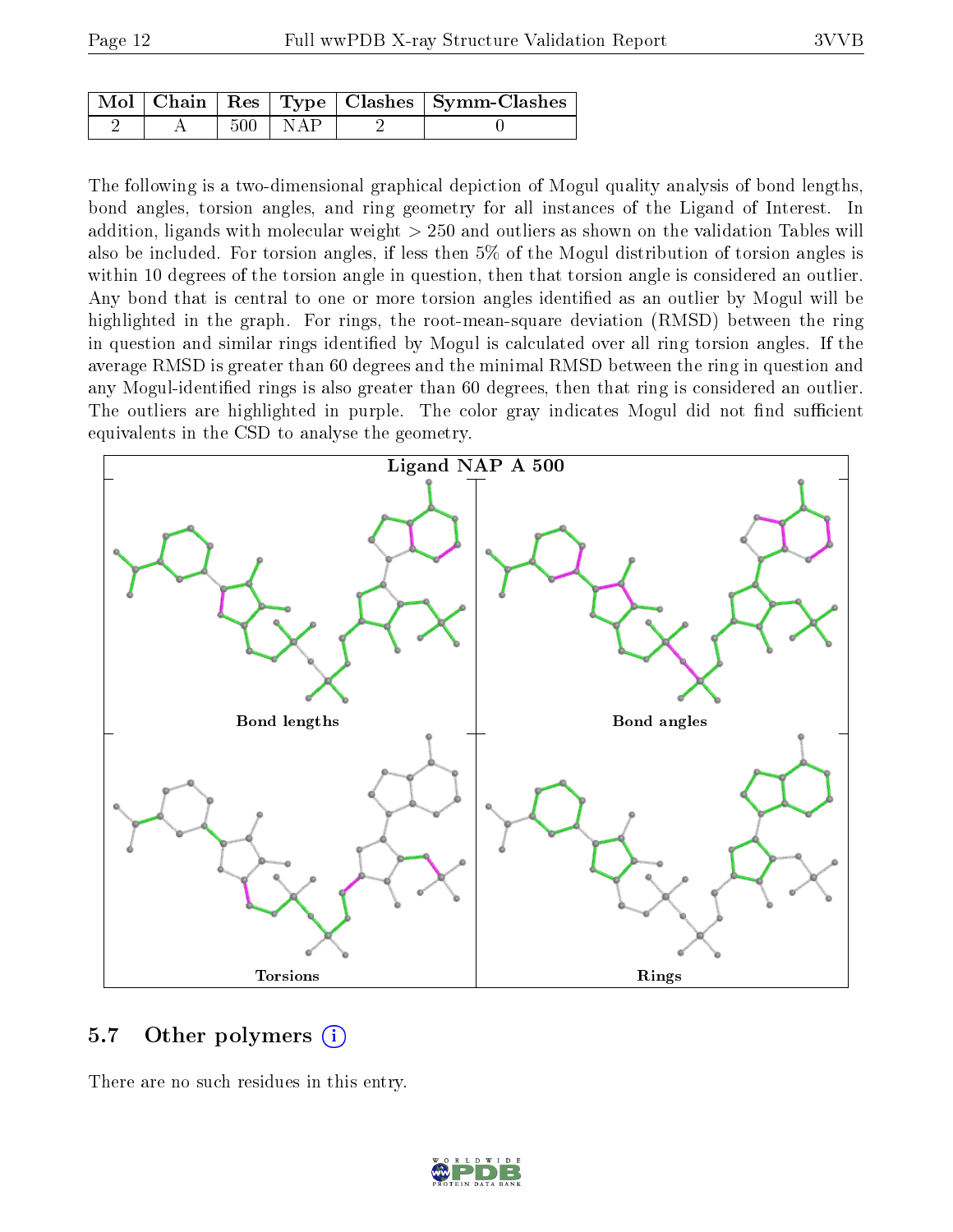### 5.8 Polymer linkage issues (i)

There are no chain breaks in this entry.

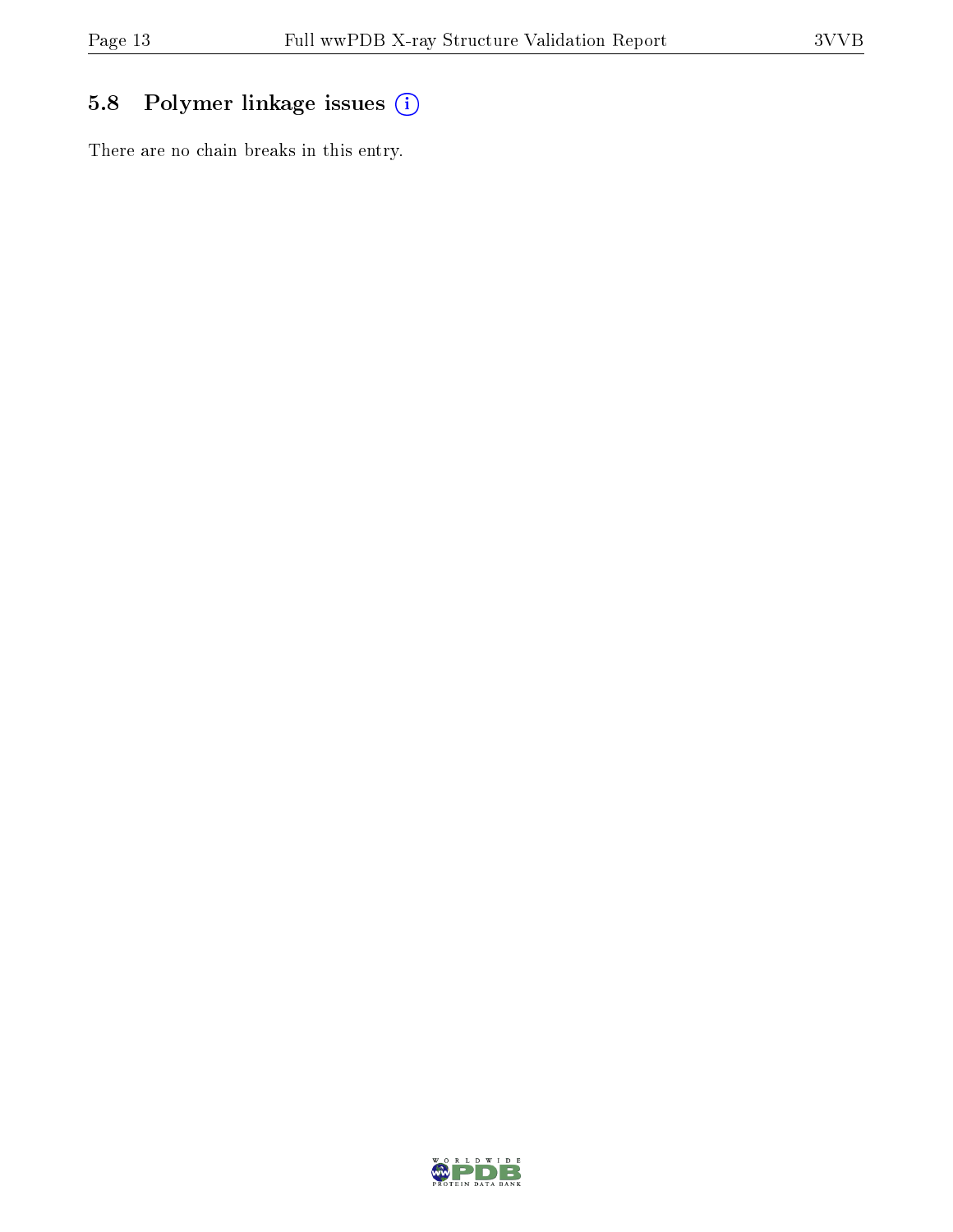## 6 Fit of model and data  $(i)$

### 6.1 Protein, DNA and RNA chains  $(i)$

In the following table, the column labelled  $#RSRZ> 2'$  contains the number (and percentage) of RSRZ outliers, followed by percent RSRZ outliers for the chain as percentile scores relative to all X-ray entries and entries of similar resolution. The OWAB column contains the minimum, median,  $95<sup>th</sup>$  percentile and maximum values of the occupancy-weighted average B-factor per residue. The column labelled ' $Q< 0.9$ ' lists the number of (and percentage) of residues with an average occupancy less than 0.9.

| $\mid$ Mol $\mid$ Chain | Analysed      | $ \langle \mathrm{RSRZ} \rangle $ | $\rm \#RSRZ{>}2$                     | $OWAB(A^2)$ $ $ Q<0.9 |  |
|-------------------------|---------------|-----------------------------------|--------------------------------------|-----------------------|--|
|                         | 270/363 (74%) | 0.91                              | $\mid$ 46 (17%) 1 1 34, 74, 145, 183 |                       |  |

All (46) RSRZ outliers are listed below:

| Mol            | Chain              | Res              | Type                      | $RS\overline{R}\overline{Z}$ |
|----------------|--------------------|------------------|---------------------------|------------------------------|
| $\mathbf{1}$   | $\overline{\rm A}$ | 232              | GLY                       | 7.0                          |
| $\mathbf{1}$   | $\overline{\rm A}$ | 325              | <b>LEU</b>                | $6.6\,$                      |
| $\overline{1}$ | $\overline{\rm A}$ | 329              | <b>TYR</b>                | 6.3                          |
| $\overline{1}$ | $\overline{\rm A}$ | 233              | $\overline{\rm ASP}$      | 6.1                          |
| $\overline{1}$ | $\overline{A}$     | $\overline{4}$   | $\overline{\text{ASP}}$   | $\overline{5.8}$             |
| $\overline{1}$ | $\overline{\rm A}$ | $\overline{315}$ | $\overline{\text{LEU}}$   | $\overline{5.8}$             |
| $\overline{1}$ | $\overline{A}$     | 334              | <b>LEU</b>                | 5.6                          |
| $\overline{1}$ | $\overline{\rm A}$ | 332              | $\overline{\mathrm{ASN}}$ | $\overline{5.6}$             |
| $\overline{1}$ | $\overline{\rm A}$ | $\overline{26}$  | $\overline{\rm ASP}$      | $\overline{5.6}$             |
| $\overline{1}$ | $\overline{A}$     | 231              | $\overline{\text{VAL}}$   | 4.9                          |
| $\overline{1}$ | $\overline{\rm A}$ | 328              | $\overline{{\rm GLU}}$    | 4.8                          |
| $\overline{1}$ | $\overline{\rm A}$ | 330              | <b>VAL</b>                | 4.4                          |
| $\overline{1}$ | $\overline{\rm A}$ | 305              | <b>TYR</b>                | 4.2                          |
| $\mathbf{1}$   | $\overline{\rm A}$ | 317              | <b>VAL</b>                | 4.2                          |
| $\overline{1}$ | $\overline{A}$     | 196              | <b>THR</b>                | 4.1                          |
| $\overline{1}$ | $\overline{\rm A}$ | 47               | <b>LYS</b>                | 4.1                          |
| $\overline{1}$ | $\overline{\rm A}$ | 236              | <b>THR</b>                | $\overline{4.1}$             |
| $\overline{1}$ | $\overline{\rm A}$ | 3                | <b>ASP</b>                | 4.0                          |
| $\mathbf{1}$   | $\overline{A}$     | 316              | <b>THR</b>                | $3.9\,$                      |
| $\overline{1}$ | $\overline{\rm A}$ | 318              | GLU                       | 3.9                          |
| $\overline{1}$ | $\overline{\rm A}$ | 229              | <b>SER</b>                | $\overline{3.7}$             |
| $\overline{1}$ | $\overline{\rm A}$ | 234              | <b>LEU</b>                | $\overline{3.7}$             |
| $\overline{1}$ | $\boldsymbol{A}$   | 310              | <b>ASP</b>                | 3.7                          |
| $\overline{1}$ | $\overline{A}$     | 230              | <b>THR</b>                | $\overline{3.6}$             |
| $\overline{1}$ | $\overline{\rm A}$ | 49               | <b>TYR</b>                | $\overline{3.6}$             |
| $\overline{1}$ | A                  | 25               | $\overline{\text{LEU}}$   | 3.4                          |
| $\overline{1}$ | $\overline{\rm A}$ | $\overline{48}$  | $\overline{\text{LYS}}$   | $\overline{3.3}$             |

Continued on next page...

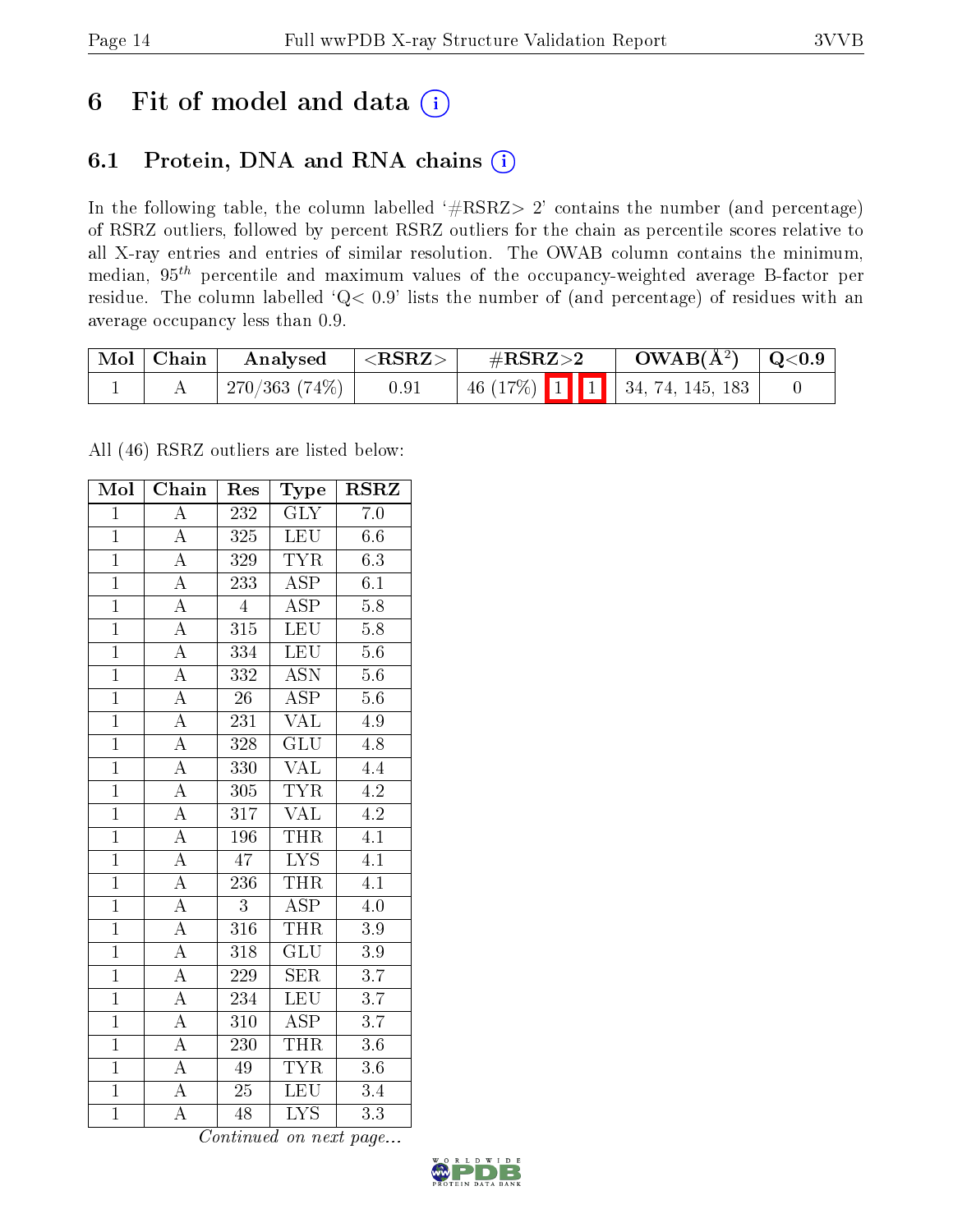| Mol            | Chain              | Res    | Type       | <b>RSRZ</b>      |
|----------------|--------------------|--------|------------|------------------|
| $\mathbf{1}$   | A                  | 51     | <b>ASN</b> | 3.3              |
| $\overline{1}$ | $\boldsymbol{A}$   | 331    | $\rm{ARG}$ | 3.3              |
| $\mathbf{1}$   | $\overline{\rm A}$ | 194    | <b>ASP</b> | 3.1              |
| $\mathbf{1}$   | A                  | 333    | GLU        | 3.1              |
| $\overline{1}$ | $\overline{\rm A}$ | 326    | THR        | $2.9\,$          |
| $\mathbf{1}$   | $\boldsymbol{A}$   | 321    | LYS.       | 2.8              |
| $\overline{1}$ | $\boldsymbol{A}$   | 239    | <b>LEU</b> | 2.8              |
| $\mathbf{1}$   | $\overline{\rm A}$ | 52     | SER        | 2.8              |
| $\overline{1}$ | $\boldsymbol{A}$   | 327    | <b>LEU</b> | 2.6              |
| $\mathbf{1}$   | $\overline{\rm A}$ | 23     | $\rm{ARG}$ | $2.5\,$          |
| $\mathbf{1}$   | A                  | 195    | <b>MET</b> | 2.5              |
| $\mathbf{1}$   | A                  | $50\,$ | <b>ASN</b> | $2.5\,$          |
| $\mathbf{1}$   | $\boldsymbol{A}$   | 22     | <b>LYS</b> | 2.3              |
| $\overline{1}$ | A                  | 53     | <b>LYS</b> | 2.3              |
| $\mathbf{1}$   | $\overline{\rm A}$ | 193    | PRO        | 2.3              |
| $\mathbf{1}$   | A                  | 155    | GLU        | 2.2              |
| $\mathbf{1}$   | $\overline{\rm A}$ | 68     | GLU        | $2.\overline{2}$ |
| $\mathbf{1}$   | A                  | 54     | LEU        | 2.0              |
| $\mathbf{1}$   | A                  | 322    | GLU        | 2.0              |

Continued from previous page...

### 6.2 Non-standard residues in protein, DNA, RNA chains (i)

There are no non-standard protein/DNA/RNA residues in this entry.

### 6.3 Carbohydrates (i)

There are no carbohydrates in this entry.

### 6.4 Ligands  $(i)$

In the following table, the Atoms column lists the number of modelled atoms in the group and the number defined in the chemical component dictionary. The B-factors column lists the minimum, median,  $95<sup>th</sup>$  percentile and maximum values of B factors of atoms in the group. The column labelled  $Q< 0.9$ ' lists the number of atoms with occupancy less than 0.9.

| ∟ NAP - |  |  | $\vert$ 500 $\vert$ 48/48 $\vert$ 0.93 $\vert$ 0.17 $\vert$ 44,85,107,108 |  |
|---------|--|--|---------------------------------------------------------------------------|--|

The following is a graphical depiction of the model fit to experimental electron density of all instances of the Ligand of Interest. In addition, ligands with molecular weight  $> 250$  and outliers